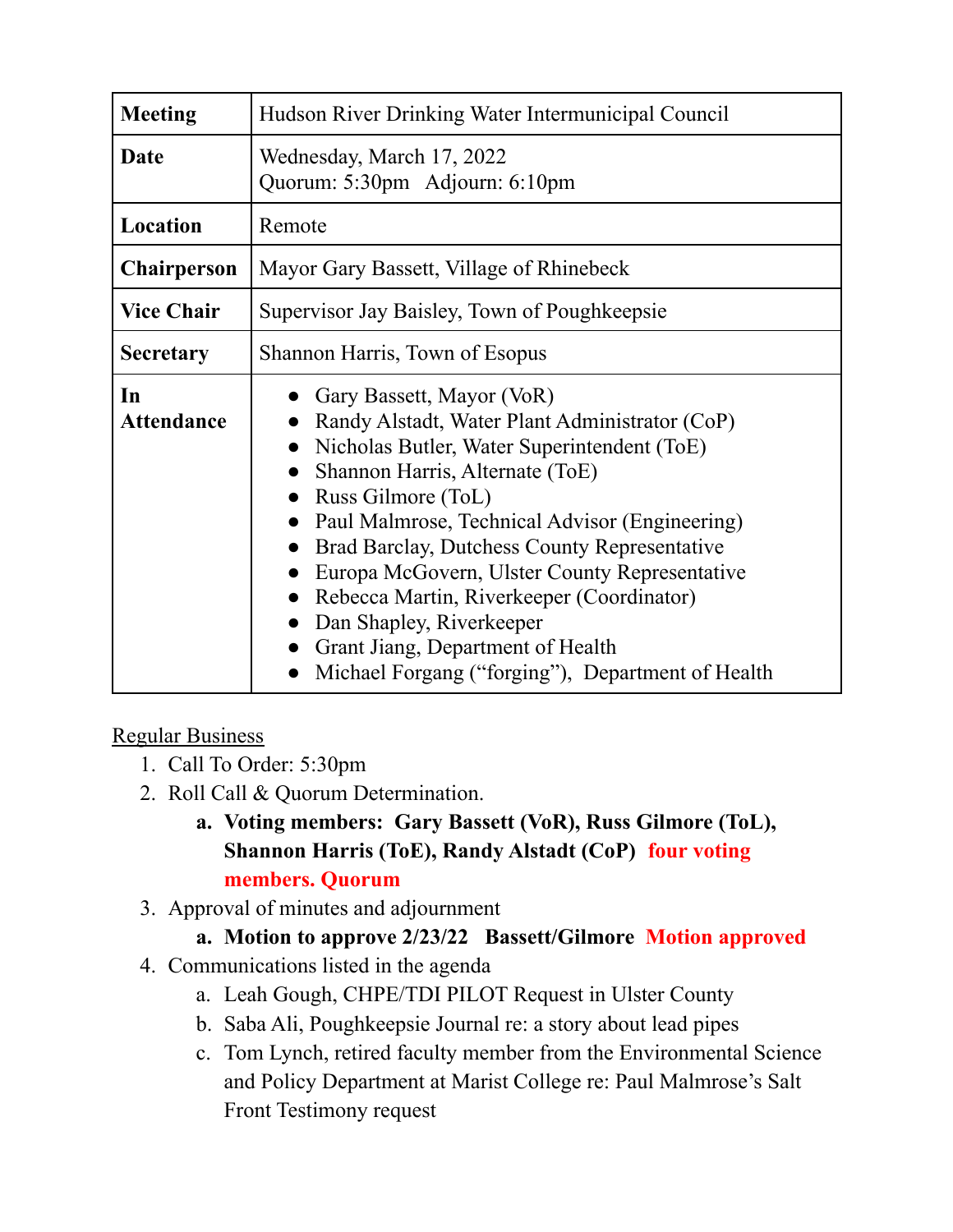- d. Lou Sebesta submitted articles re: PFAS and the leachate at the S.A. Dunn & Company construction and demolition (C&D) debris landfill
- 5. County representative report
	- a. Ulster County
		- i. Received Gary's letter to meet re: the Hudson 7 coordinator position.
		- ii. They received the 12 water quality issues from Grant and have ranked them. Started brainstorming web mapping portals that should occur in the next 2-3 years.
	- b. Dutchess County
		- i. Spoke to Grant Jiang and Dutchess County planning GIS to discuss mapping and the Hudson River.
		- ii. Pleased to get Gary's request in writing re: the Hudson 7 coordinator position. Glad to get Ulster County's support on that as well.
		- iii. Gary Bassett asked about coordination between the County and ToR NRI/GIS mapping. Brad said that Dutchess County is re-doing its NRI from 2010. It will include interactive mapping. They are currently discussing what is appropriate for towns and villages vs. county level. Devin is leading the process, and Brad will put him in touch with Gary. Dan Shapley is working with both the Town and Village of Rhinebeck. Interested in how to coordinate/collaborate. Dan Shapley has heard that the team working on Rhinebeck is excited about the County's interactive maps. Brad said that they are also working on getting paper maps from 1982 to Grant, based on surficial bedrock and therefore, it hasn't changed much. But getting paper maps into digital form is a process. They'd like to work through the CAC for comments. GB: To coordinate with Vanessa to meet with Devin.
- 6. Public Comment
	- a. No public comment this month.

## Reports and Actions on Old Business

- 1. Hudson 7 Priorities for 2021-2022
	- a. Hudson 7 membership
		- i. Russ Gilmore, ToL representative. In January, the Town Board voted Russ as a representative on the Hudson 7 for Lloyd.
	- b. Hudson 7 coordinator position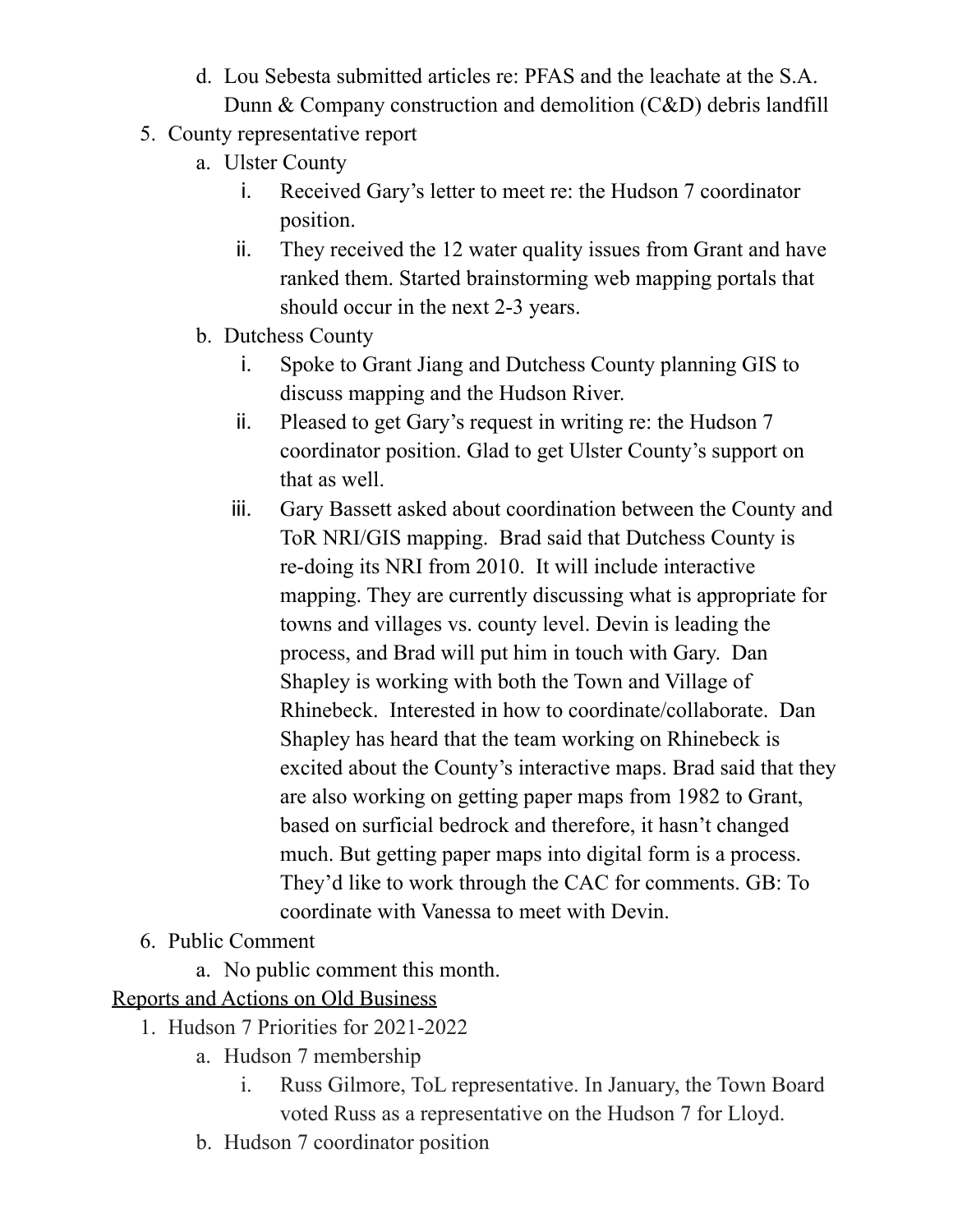- i. A discussion on who should be in attendance during the county meetings. Gary requested being present and asked if there were others. Randy Alstadt and Dan Shapley asked to attend. The discussion needs to include needing legal help to update the IMA in order to map out hiring staff.
- c. NYS Drinking Water Source Protection Program
	- i. The results of the survey were received. He hasn't had a chance to review the results, but will do so next week and will get a meeting together for early April. Gary asked if Grant wanted to meet with the committee first to discuss the results. Water operators from all five plants and Ulster County took the survey. Still waiting on **Dutchess County Water and Wastewater Authority (amended)**. The group spoke of another virtual meeting to accommodate where everyone is in the watershed. The group scheduled a meeting on April 4 at 11am.
- 2. Hudson River Drinking Water Source Issues
	- a. Proposed transmission lines
		- i. Hudson 7 CHPE Committee updates
			- 1. The next working group meets on 3/31. Anyone who wishes to attend can reach out to Emily Svenson.
			- 2. PM asked about Dutchess County's PILOT for TDI
	- b. Esopus Creek Committee updates
		- i. PM: After a year of trying to be approved as a stakeholder on the ARWG, the Hudson 7 was added to attend meetings going forward that occur quarterly. Paul has prepared a powerpoint regarding plans for NYC to shut down the Delaware Aqueduct so everything will be dependent on the Catskill. There will be risks of high turbidites and flooding.
	- c. Salt Front Testimony
		- i. PM: approached by Tom Lynch from Marist who is also on the climate smart task force in the ToP. Kate Meierdiercks from Siena College is also on his committee. Roger Gibson from the AP spoke to Paul and Gary re: the Hudson 7's Salt Front testimony.
	- d. CSX
		- i. John is planning to be out on the river in the next month, so there might be updates then.